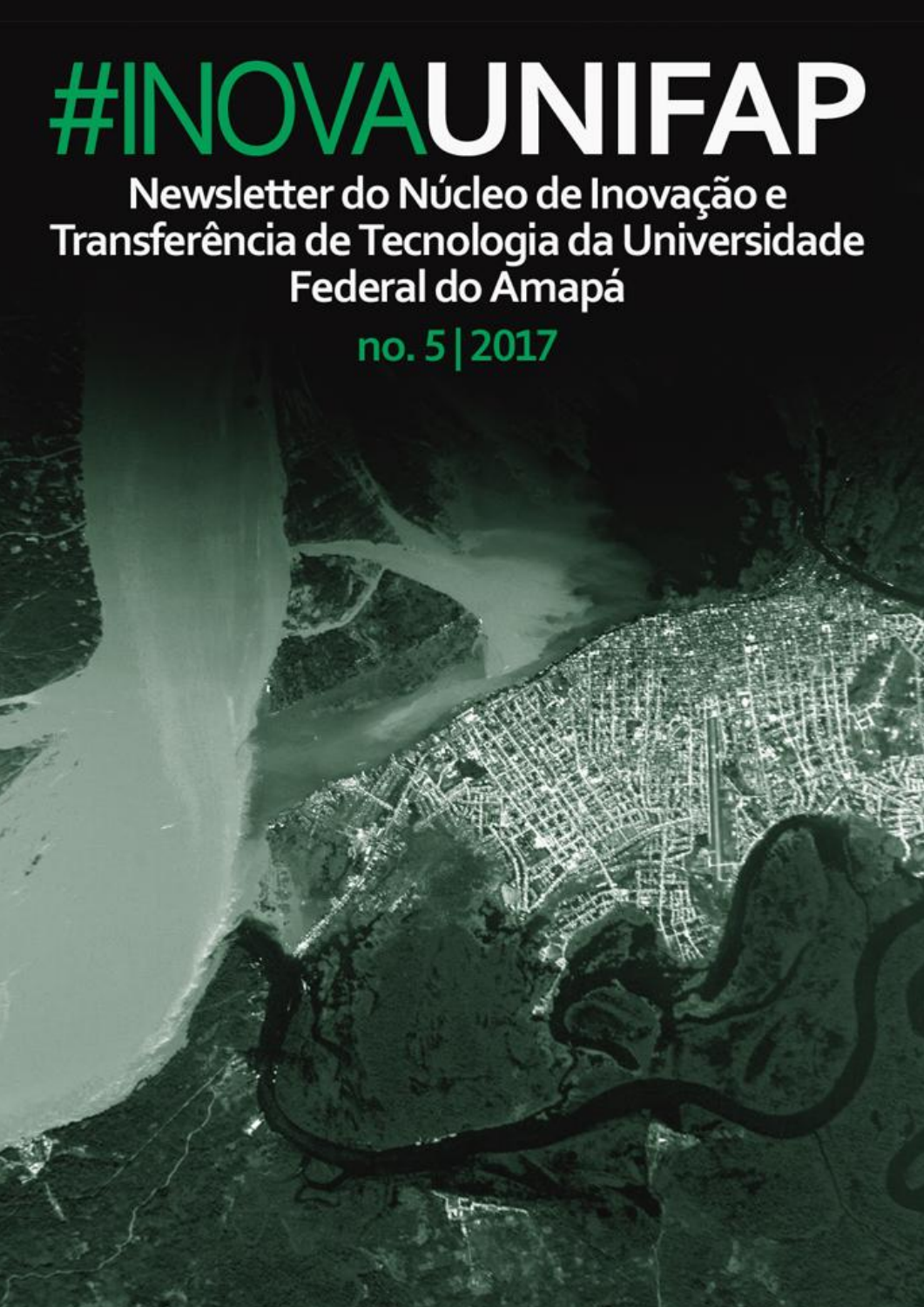

#### **#INOVAUNIFAP: NEWSLETTER DO NITT/UNIFAP**

No. 5 | Maio de 2017

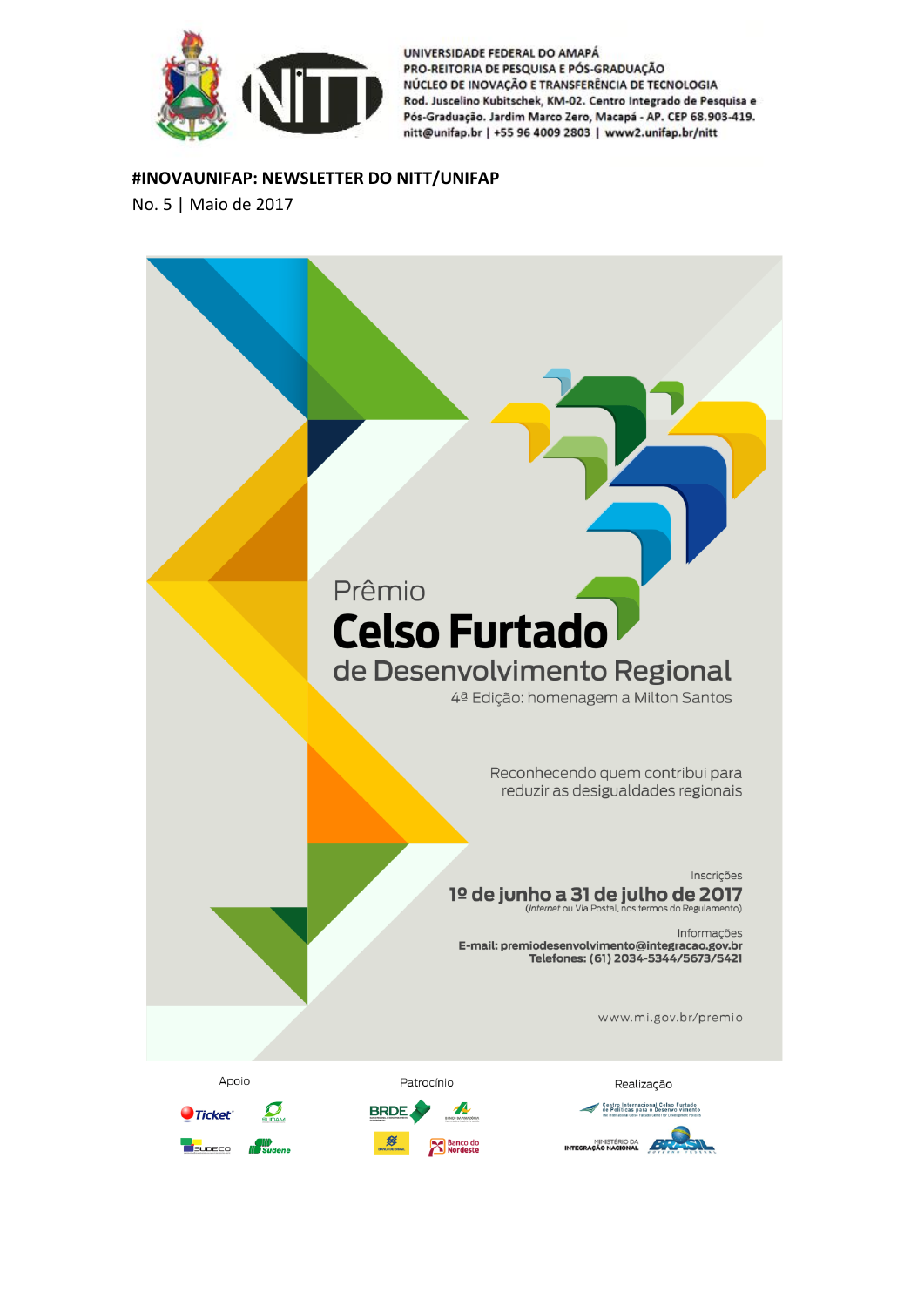

-x-



**Programa de apoio ao Ensino e à Pesquisa Científica e Tecnológica em Regulação e Gestão de Recursos Hídricos – Pró-Recursos Hídricos** 

Objetivo: Estimular no País a realização de projetos conjuntos de pesquisa com vistas a possibilitar o desenvolvimento de pesquisas científicas e a formação de recursos humanos pós-graduados nas áreas de Regulação e Gestão de Recursos Hídricos, contribuindo, assim, para desenvolver e consolidar o conhecimento brasileiro contemporâneo na área.

Leia mais em: *[http://capes.gov.br/bolsas/programas-especiais/programa-capes-ana](http://capes.gov.br/bolsas/programas-especiais/programa-capes-ana-pro-recursos-hidricos)[pro-recursos-hidricos](http://capes.gov.br/bolsas/programas-especiais/programa-capes-ana-pro-recursos-hidricos)*

-x-



### **Programa Capes/Brafitec**

Objetivos O programa consiste em projetos conjuntos de pesquisa em parcerias universitárias em todas as especialidades de Engenharia, exclusivamente em nível de graduação, para fomentar o intercâmbio em ambos os países e estimular a aproximação das estruturas curriculares, inclusive a equivalência e o reconhecimento mútuo de créditos.

Leia mais em: *[http://capes.gov.br/images/stories/download/editais/28042017-Edital-](http://capes.gov.br/images/stories/download/editais/28042017-Edital-13-2017-BRAFITEC-CAPES-CDEFI.pdf)[13-2017-BRAFITEC-CAPES-CDEFI.pdf](http://capes.gov.br/images/stories/download/editais/28042017-Edital-13-2017-BRAFITEC-CAPES-CDEFI.pdf)*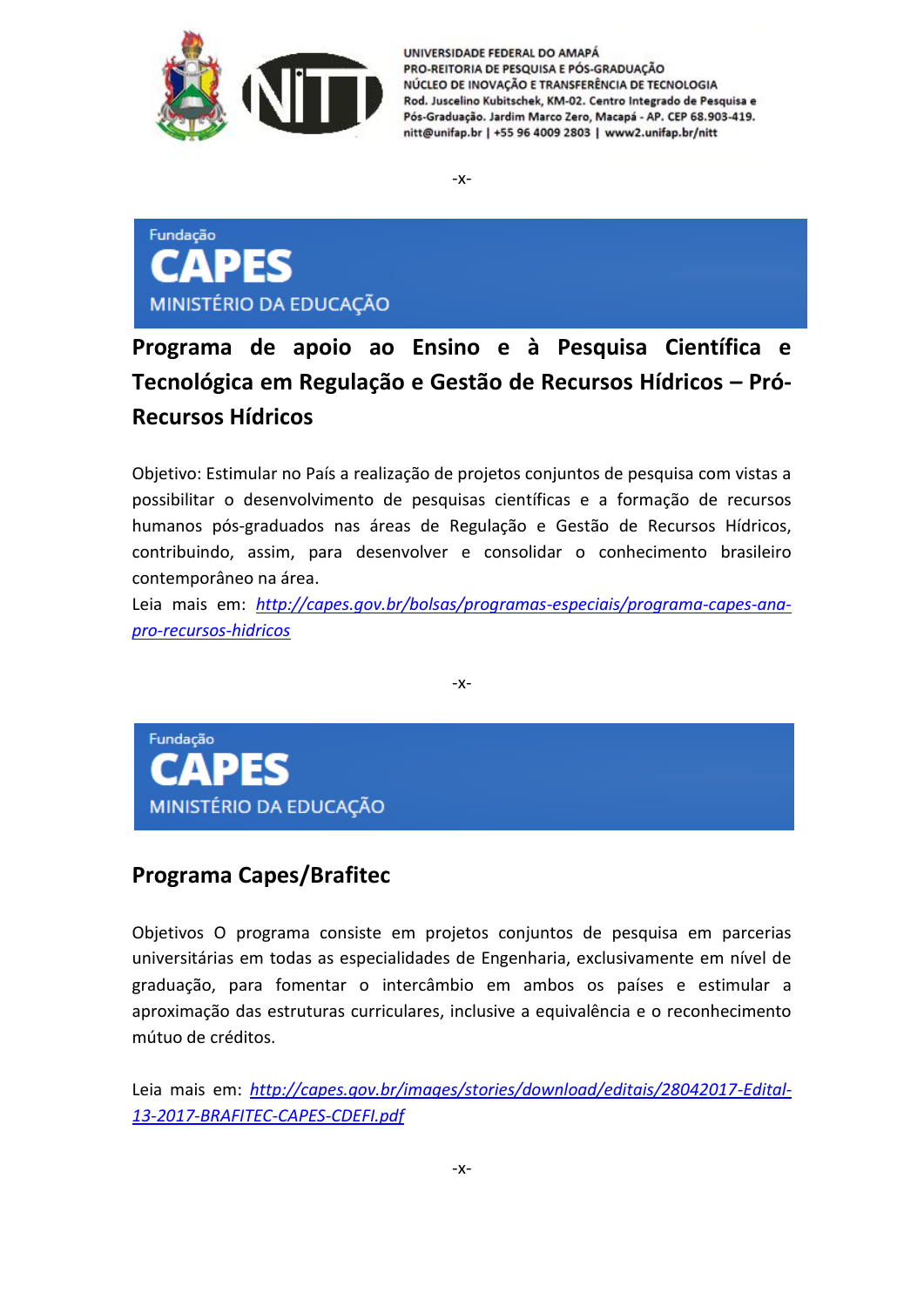



### **Programa STIC AmSud/Capes**

STIC AmSud é um programa de cooperação regional em ciência e tecnologia em que França, Argentina, Brasil, Chile, Colômbia, Equador, Paraguai, Peru, Uruguai e Venezuela participam. O objetivo do programa é implementar projetos conjuntos, a fim de promover e fortalecer a colaboração e a criação de redes de investigação e desenvolvimento no domínio das tecnologias de informação e comunicação (TIC).

Leia mais em: *[http://capes.gov.br/cooperacao-internacional/multinacional/programa](http://capes.gov.br/cooperacao-internacional/multinacional/programa-stic-amsud-capes)[stic-amsud-capes](http://capes.gov.br/cooperacao-internacional/multinacional/programa-stic-amsud-capes)*

-x-



### **Probral**

Apoiar e fomentar o intercâmbio científico entre grupos de pesquisa brasileiros e alemães. Prevê a concessão de recursos para a realização de missões de trabalho e aquisição de material de consumo para os projetos, bem como o financiamento de bolsas de doutorado sanduíche e pós-doutorado na Alemanha.

Leia mais em: *<http://capes.gov.br/cooperacao-internacional/alemanha/probral>*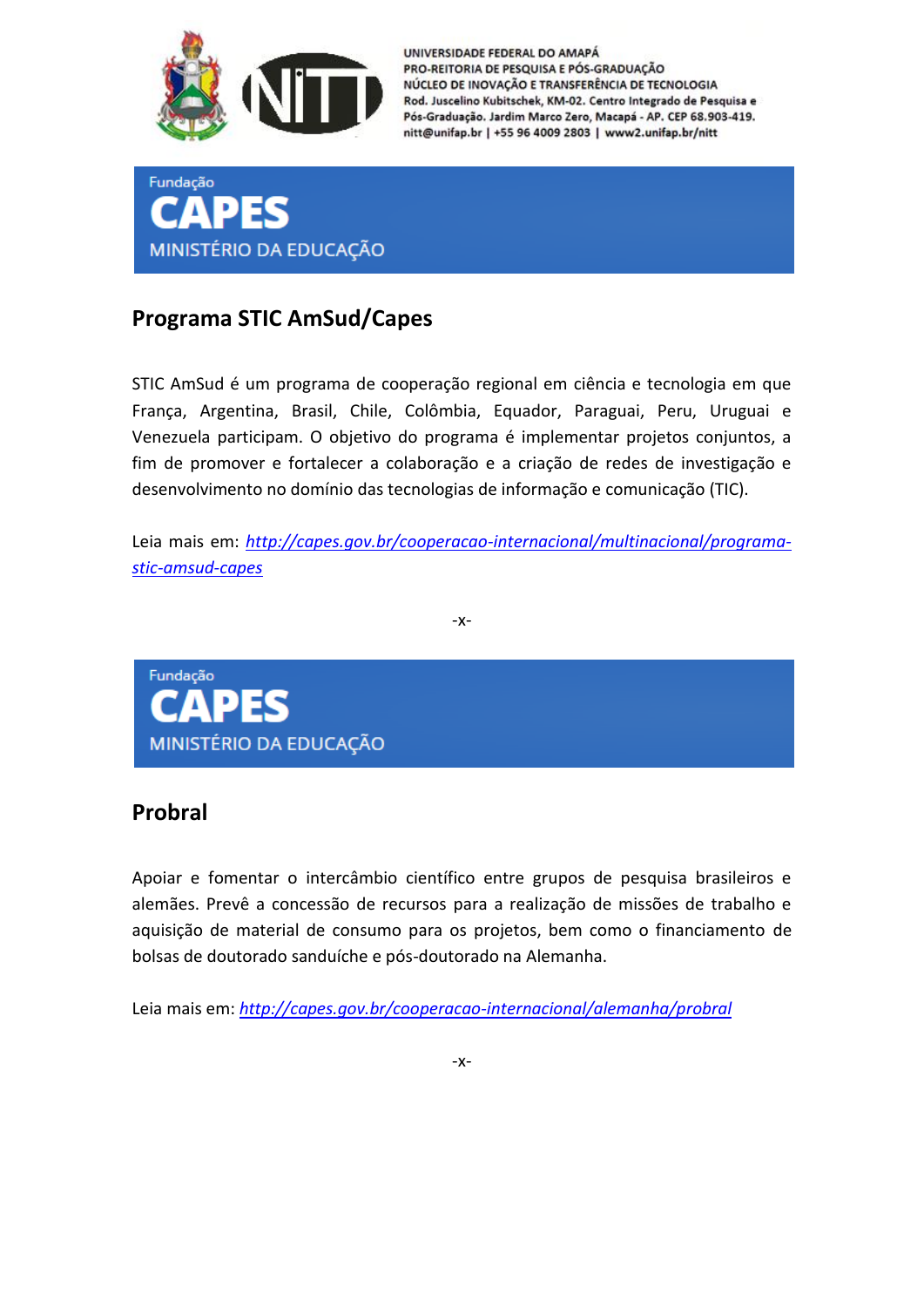

### **EL TIEMPO**

### **¿La innovación resuelve necesidades o problemas? / Opinión**

La innovación resuelve las dos, pero en un orden lógico. Por: Jorge Hernández 30 de mayo 2017 , 12:26 a.m.

Me preguntan mucho si la innovación resuelve problemas o necesidades, y cómo hacen los emprendedores para crearlos.

La innovación resuelve las dos, pero en un orden lógico. Es decir, las necesidades son intrínsecas en el ser humano: comer, dormir, trabajar, movilizarse, divertirse, todos los verbos de acción para que una persona viva con calidad y tranquilidad. El problema es cómo lo resuelve.

Leia mais em: *[http://www.eltiempo.com/vida/educacion/columna-de-innovandes](http://www.eltiempo.com/vida/educacion/columna-de-innovandes-sobre-soluciones-de-la-innovacion-93462)[sobre-soluciones-de-la-innovacion-93462](http://www.eltiempo.com/vida/educacion/columna-de-innovandes-sobre-soluciones-de-la-innovacion-93462)*

-x-



### **Food innovation and climate change**

A growing global population will inevitably place ever greater pressures on the food system and have major implications on climate change. This was one of the areas discussed at this month's global food innovation summit in Milan.

The Seed and Chips event, which had Barack Obama as its keynote speaker, welcomed international stakeholders to discuss a range of issues relating to the future of the food industry. Climate change and food security were two hot topics, with key initiatives announced during the conference designed to help tackle these huge challenges.

Leia mais em: *<http://www.innovatorsmag.com/food-innovation-and-climate-change/>*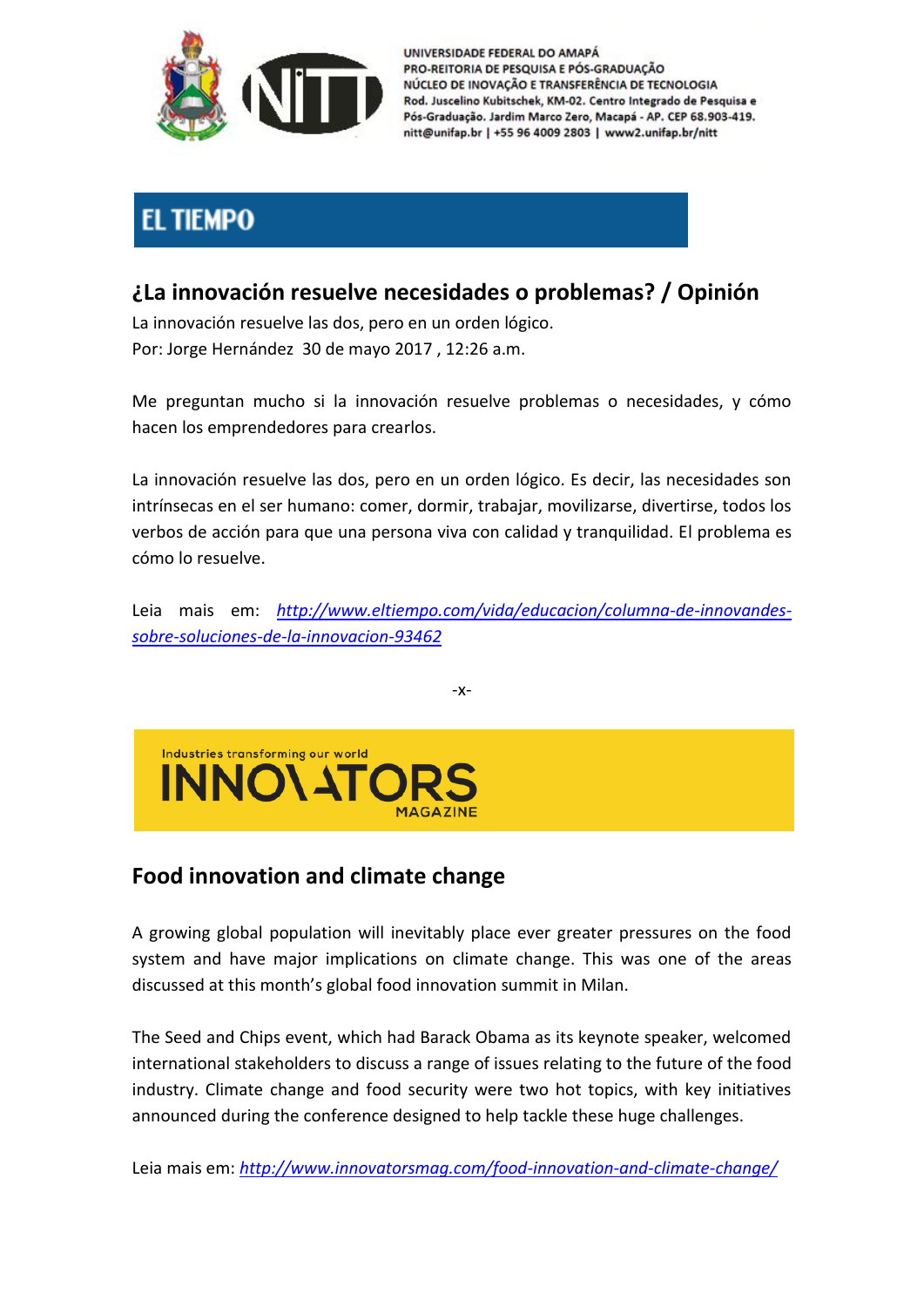

-x-

# **FINANCIAL TIMES**

### **Innovation flows from emerging to the developed world**

India, Africa and China act as a springboard but there are obstacles to overcome

The German autobahn policeman looked at the car confused, the Evening Standard reporter noted. No wonder: the car had a Renault logo but the design was unrecognisable and its number plate and driver were Indian.

What was going on? The policeman was looking at a Kwid, a Renault budget car made in India for the Indian market and rarely seen in Europe. It has taken India by storm since its launch in 2015 at the rock-bottom price of just £3,000 each.

Leia mais em: *<https://www.ft.com/content/c265cb90-4165-11e7-9d56-25f963e998b2>*

-x-

# Inc.

### **Why The Future Of Innovation Is Open**

Open innovation gives companies and individuals the tools they need as technology and the future change. By Jacob Morgan

With the growth of technology and new ways of working, innovation is playing a huge role in the workplace. The most successful organizations are those that can prep for the future and push the envelope creatively to find the next innovative idea. But what if how we have been thinking about innovation is all wrong? Open innovation is a newer idea that is spreading across industries and changing how companies work together and plan for the future.

Leia mais em: [https://www.inc.com/jacob-morgan/why-the-future-of-innovation-is](https://www.inc.com/jacob-morgan/why-the-future-of-innovation-is-open.html)*[open.html](https://www.inc.com/jacob-morgan/why-the-future-of-innovation-is-open.html)*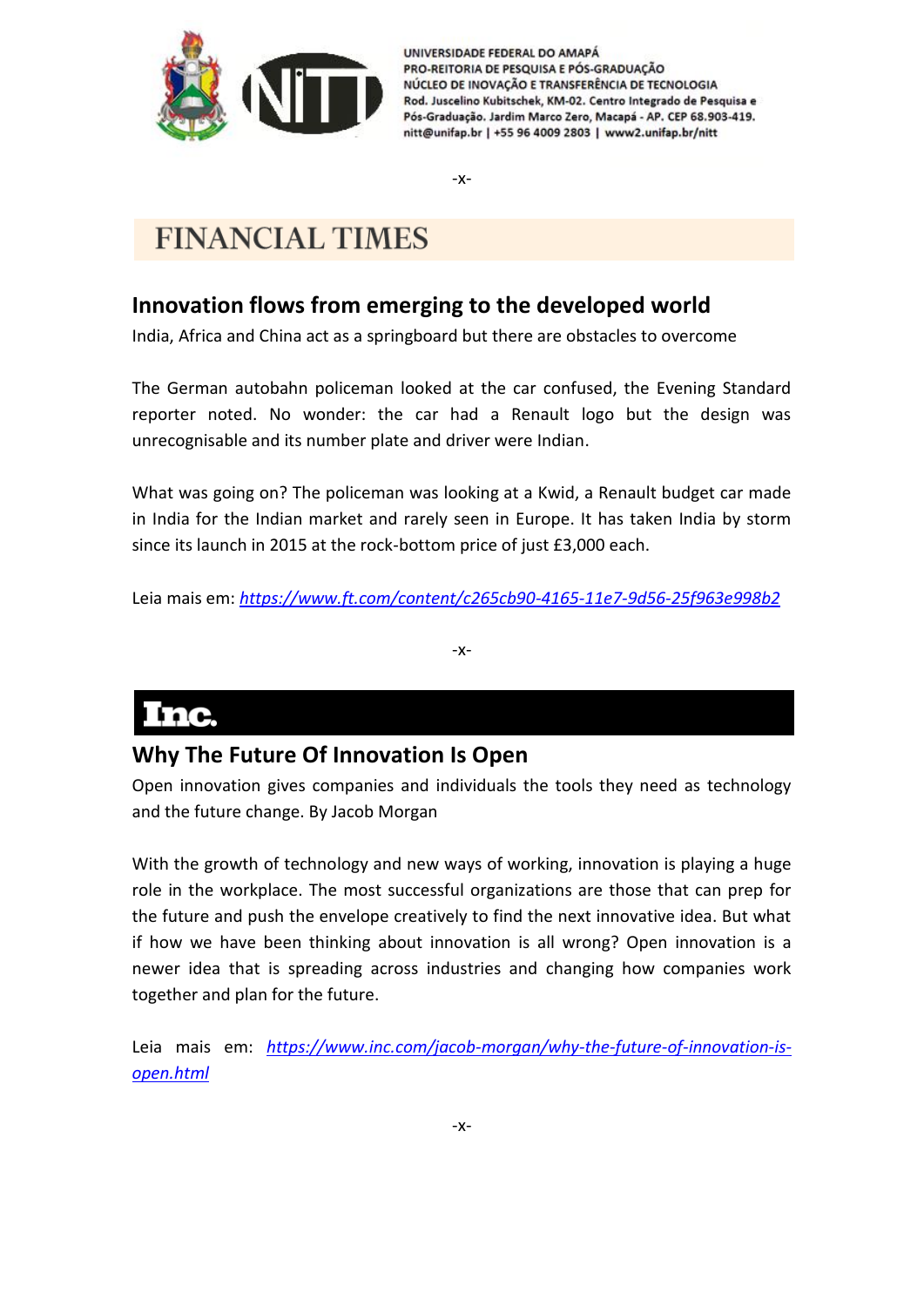

**Bloomberg View** 

### **Innovation Won't Overcome Stagnation**

Policy makers think technology will save them. It's an illusion.

Innovation, everybody hopes, will rescue the world from economic stagnation. I'm not so sure.

The extent to which an innovation is significant depends on the degree to which it alters existing activity or the performance of a function. It must create related and ancillary activities that in turn lead to employment, wealth and other discoveries in a virtuous cycle. It must have longevity, being capable of exploitation over long periods. These characteristics are why the Second Industrial Revolution (electricity, internalcombustion engines, modern communications, entertainment, hydro-carbons and so on) succeeded in lifting productivity and living standards.

Leia mais: *[https://www.bloomberg.com/view/articles/2017-05-28/innovation-won-t](https://www.bloomberg.com/view/articles/2017-05-28/innovation-won-t-overcome-stagnation)[overcome-stagnation](https://www.bloomberg.com/view/articles/2017-05-28/innovation-won-t-overcome-stagnation)*

-x-



London experience. World impact.

### **Innovation, an untidy affair for unruly, unreasonable minds**

30 May 2017

The leading economist William Baumol, who died earlier this month, believed the educational elite will increasingly be required for successful entrepreneurship, because of the ever-growing complexity of technology and business markets. But he also acknowledged the power of relatively ordinary people who have been successful innovators in their proverbial garden shed or garage.

It's a neat illustration of the innate messiness of innovation – one can never truly predict confidently where the next success story will come from.

Leia mais: *[https://www.london.edu/news-and-events/news/real-innovation-](https://www.london.edu/news-and-events/news/real-innovation-1213#.WS3PCmjyu01)[1213#.WS3PCmjyu01](https://www.london.edu/news-and-events/news/real-innovation-1213#.WS3PCmjyu01)*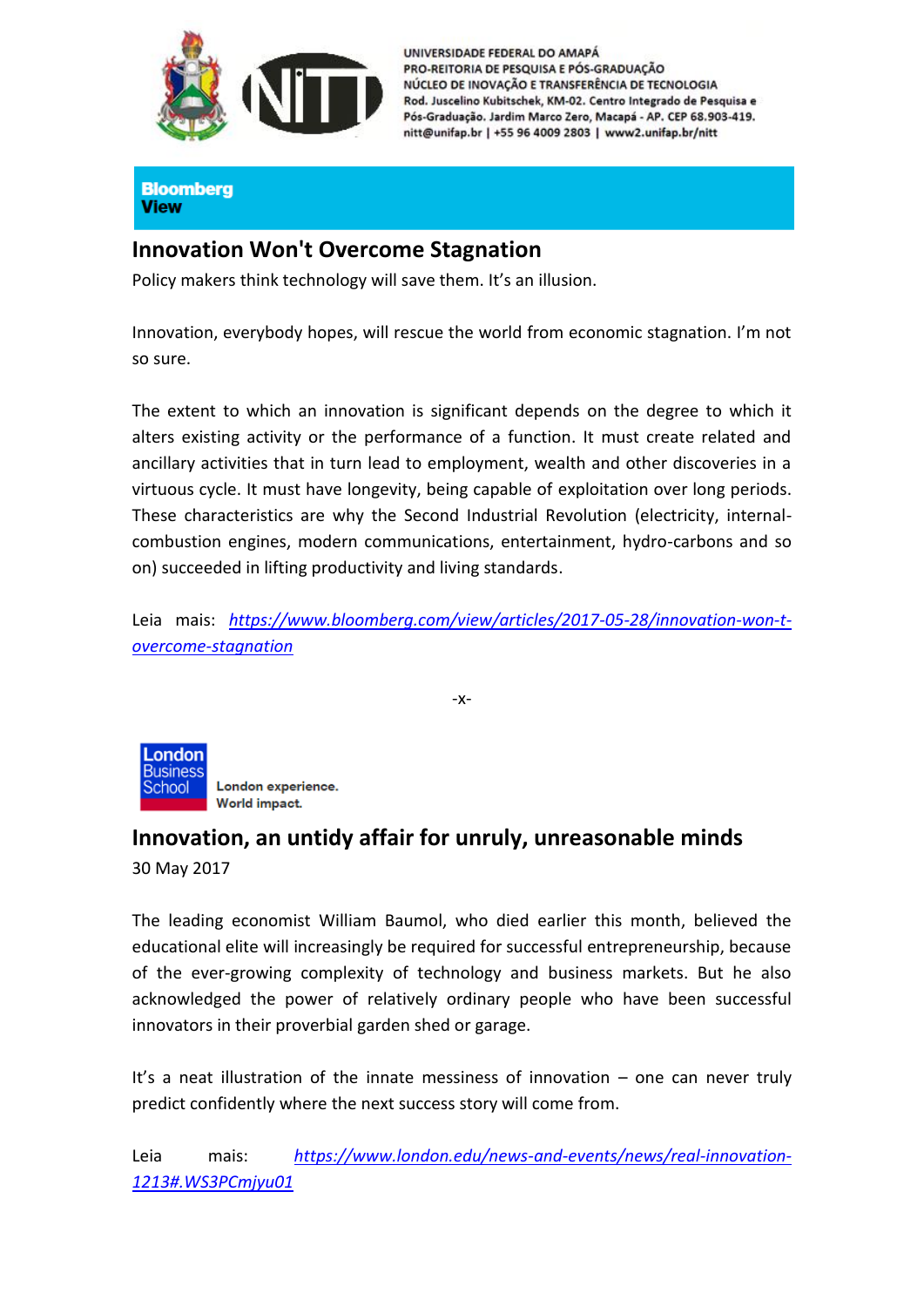

-x-

# **EL PAIS**

### **Innovación para seguir construyendo**

El salón Construmat de Barcelona se conjura para sacar al sector de la crisis gracias a la tecnologia

La construcción, lejos de resignarse a un papel más modesto en la economía española, quiere volver a ser lo que fue. Los impulsores del salón BBConstrumat 2017 de Barcelona creen que la única forma de conseguirlo es reinventarse a base de revolución tecnológica.

Leia mais em:

*[http://economia.elpais.com/economia/2017/05/11/actualidad/1494519824\\_073866.h](http://economia.elpais.com/economia/2017/05/11/actualidad/1494519824_073866.html) [tml](http://economia.elpais.com/economia/2017/05/11/actualidad/1494519824_073866.html)*

-x-

# The New York Times

### **How Google Took Over the Classroom**

The tech giant is transforming public education with low-cost laptops and free apps. But schools may be giving Google more than they are getting. By NATASHA SINGER MAY 13, 2017

CHICAGO — The sixth graders at Newton Bateman, a public elementary school here with a classic red brick facade, know the Google drill.

In a social-science class last year, the students each grabbed a Google-powered laptop. They opened Google Classroom, an app where teachers make assignments. Then they clicked on Google Docs, a writing program, and began composing essays.

Leia mais em: *https://www.nytimes.com/2017/05/13/technology/google-educationchromebooks-schools.html?\_r=2*